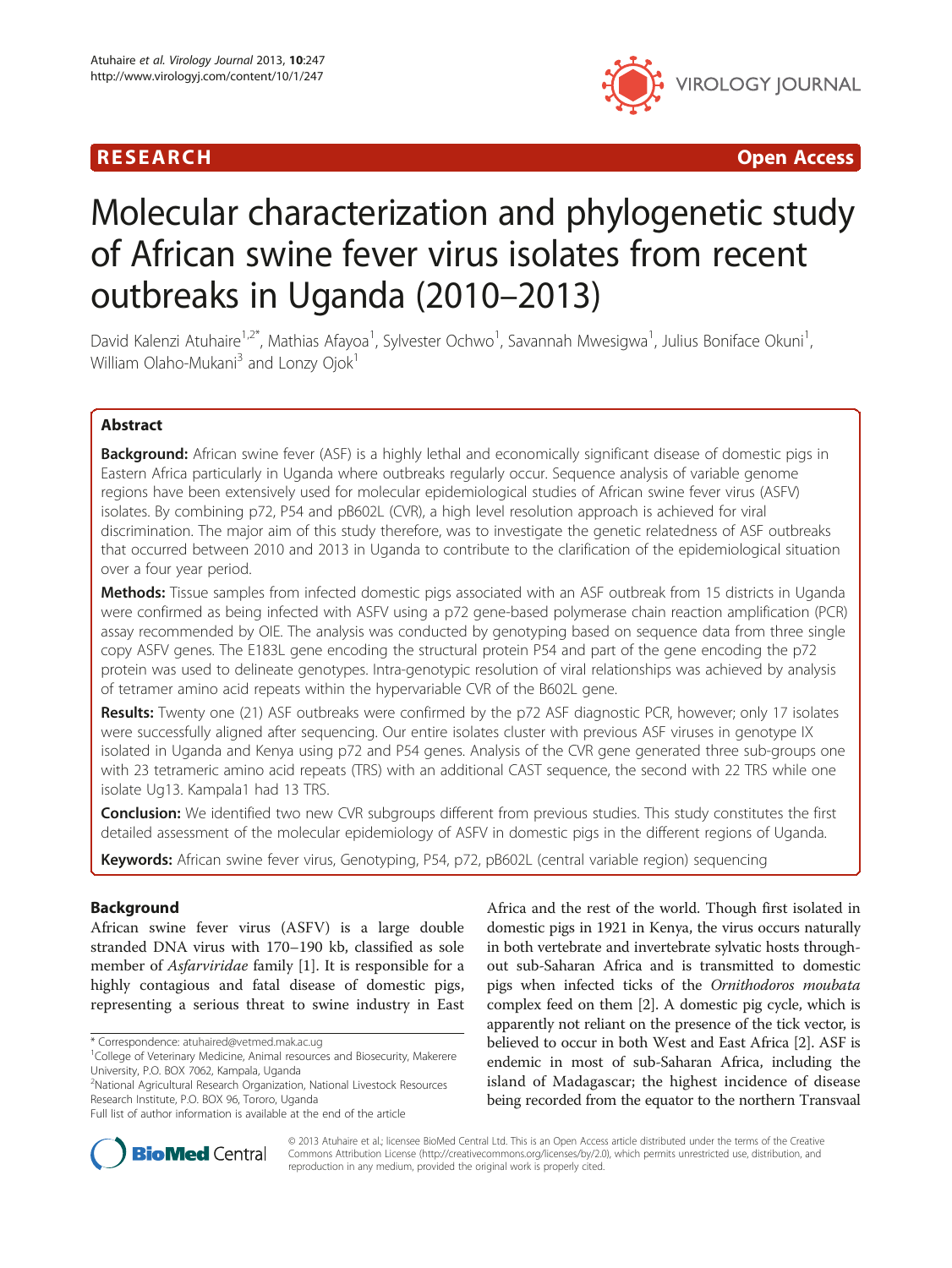in southern Africa. Disease outbreaks have also occurred in Europe, South America and the Caribbean. In 2007, it was introduced into Georgia, most probably through infected pig-meat that was unloaded from a ship, recycled and fed to local pigs and has since spread throughout the Caucasus and into southern Russia [\[3](#page-7-0)].

Pig farming is one of the fastest growing livestock activities in the rural areas of Uganda and has become very attractive throughout the country as a means of increasing food, income and employment but has on several occasions been hampered by ASF. According to reports, Uganda has the largest and fastest growing pig production in Eastern Africa with the pig population standing at 3.2 million [[4](#page-7-0)]. But ASF is an economically important and frequently lethal disease of domestic pigs which has hampered the development. Thus, the outbreaks of ASFV are still a great challenge for the swine industry in Uganda. At present there is no treatment or vaccine available, and control is based on rapid laboratory diagnosis and the enforcement of strict sanitary measures [\[5\]](#page-7-0).

Different epidemiological regions and outbreaks are known to exhibit different virus population dynamics, degrees of diversity and different disease manifestations in susceptible hosts. Genotyping of ASFV isolates is vital in establishing the patterns of outbreaks for future control and eradication of the disease. Sequence analysis of variable genome regions has been extensively used for molecular epidemiological studies of ASFV isolates [\[6](#page-7-0)-[11\]](#page-7-0) and in Uganda [[12\]](#page-7-0). A combined p72–CVR approach has been successfully used to investigate the field heterogeneity of viruses causing recent and historical outbreaks in Eastern and Southern Africa [\[7](#page-7-0)-[9\]](#page-7-0). Previous studies have demonstrated the value of full P54 gene sequencing for providing additional, intermediate resolution when typing of ASFV viruses [[13](#page-7-0)]. By combining p72, P54 and pB602L (CVR), a high level resolution approach is achieved for viral discrimination [\[7](#page-7-0),[14](#page-7-0)].

The major aim of this study therefore, was to investigate the genetic relatedness of ASFV outbreaks that occurred between 2010 and February 2013 in Uganda to contribute to the clarification of the epidemiological situation over a four year period. For this purpose we applied genotyping to a wide range isolates collected from outbreaks in domestic pigs based on partial sequencing of p72, full P54 gene sequencing, and sequencing of the CVR of the B602L gene. This study constitutes the first detailed assessment of the molecular epidemiology of ASFV in domestic pigs in the different regions of Uganda.

## Results

## ASF diagnosis

A total of 30 outbreaks were reported during the study duration (2011–2013) as a result of reports of pig deaths in the different areas in Uganda. Out of the 30 outbreaks, 21 tissue samples tested positive with the OIE diagnostic PCR. The origins of ASFV isolated in this study are shown in Figure [1.](#page-2-0)

# p72 gene phylogeny

In order to classify the Ugandan isolates characterized in this study into one of the known p72 genotypes in East Africa [\[15\]](#page-7-0), the C-terminal end of the p72 gene was amplified and sequenced. Sequences obtained were compared with 42 of the sequences obtained in GenBank comprising representatives of genotypes IX, X, VIII, and II (see Additional file [1](#page-6-0)).

The analysis of the p72 partial gene sequences from each of the 17 ASFV isolates showed that they were identical at the nucleotide level. The phylogenetic analysis established that all the Ugandan viruses obtained in this study were placed in the p72 genotype IX together with some viruses isolated in previous studies in Uganda, Kenya, and Congo whereas isolates from Burundi, one from Uganda (Ug64), Mozambique and Georgia in Europe clustered in other genotypes as shown in Figure [2](#page-3-0). The GenBank accession numbers of the p72 ASFV genotypes isolated in this study are shown (see Additional file [2\)](#page-6-0).

## P54 gene phylogeny

Previous studies have confirmed P54 sequencing as a valuable additional genotyping method for molecular epidemiological studies of genotype IX ASF viruses [\[6,8,14](#page-7-0)]. PCR amplification of the fragment containing the complete P54 gene from all of the Ugandan isolates in this study produced products of approximately 676 bp. The nucleotide sequence analysis of the P54 gene showed that all the isolates were identical. The sequences of the 16 Ugandan isolates were compared with 27 P54 ASFV sequences retrieved from the GenBank (see Additional file [1](#page-6-0)). The phylogeny revealed that the Ugandan viruses obtained in this study cluster with the majority of the viruses from previous outbreaks in Uganda and Kenya (Figure [3\)](#page-4-0). The GenBank accession numbers of the P54 ASFV genotypes isolated in this study are shown (see Additional file [2](#page-6-0)).

# Intra-genotypic resolution (CVR) of homogenous p72 genotype IX Ugandan isolates

In order to delineate the p72 genotype IX obtained in this study at a higher resolution the CVR of the B602L gene was analyzed. Amplification of the CVR gave products of varying sizes (400–600 bp); with Ug13Kampala1 isolate showing a band smaller than other isolates of approximately 400 bp. The Ugandan isolates characterized in this study clustered with isolates from previous studies in Uganda and some from Kenya. However, differences were mainly observed in the number of tetrameric amino acid repeats of the isolates in this study. Isolates Ug13. Kampala1, Ug12.Kampala4, Ug11.Mpigi, Ug12.Wakiso,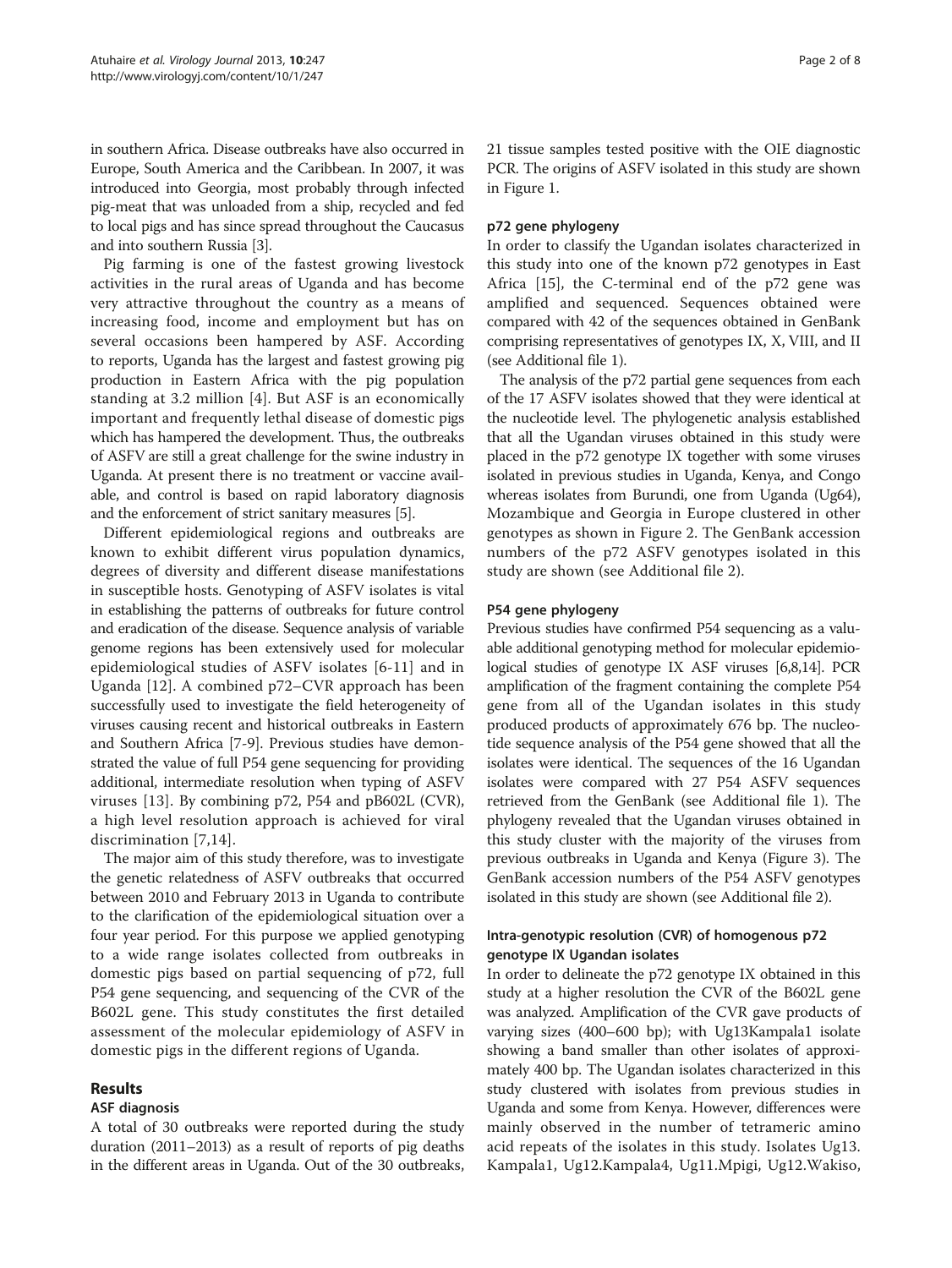Ug10.Adjumani2, Ug10. Moyo1, Ug12. Lira, Ug10. Amuru and Ug12. Kabale had a change due to the presence of a single internally located tetrameric repeat (CAST). One of the isolates Ug13.Kampala1 was quite different from the rest due to the absence of 11 tetrameric amino acid repeats (Table [1\)](#page-5-0) suggesting a different CVR subgroup. Isolates Ug11.Kampala2, Ug12.Kampala3, Ug10.Namasuba, Ug10.Tororo, Ug13.Busia1, Ug13.Busia2, Ug10.Kumi, Ug10. Moyo2 and Ug12.Kyenjojo were identical in the tetrameric amino acid sequences to isolates from a 2003 Kenyan outbreak but were different from isolates causing an outbreak in Uganda in 2007 which lacked a CADT tetrameric repeat (Table [1\)](#page-5-0) [[12](#page-7-0)].

#### **Discussion**

ASF is endemic in Uganda [[17](#page-7-0)] and several outbreaks have been reported in the country since 2001 [\[18](#page-7-0)] and continues to impact on the farmers economically. The inability of ASFV to induce neutralizing antibodies has continuously hampered the prevention and control of the disease by vaccination in endemic areas. The formulation of appropriate disease control strategies requires intensive molecular epidemiological investigations that would benefit greatly from insights provided by previous and recent ASF outbreaks in Uganda and the neighbouring countries. The present study aimed at characterizing the ASF viruses causing disease outbreaks in Uganda between 2010 and February 2013 based on the partial end of the C terminal p72 gene, full length P54 gene and the CVR of the B602lL gene as previously described [[12\]](#page-7-0).

In this study, the OIE recommended PCR detected 21 of the 30 reported outbreaks in Uganda. Since PCR is extremely sensitive it is possible that the nine outbreaks (reports of pig deaths) could have been caused by a different aetiology, since clinical signs of ASF are not pathognomonic. This shows that there are sometimes false alarms of ASF outbreaks in the country and that confirmatory laboratory diagnosis should be done before control measures are instituted.

<span id="page-2-0"></span>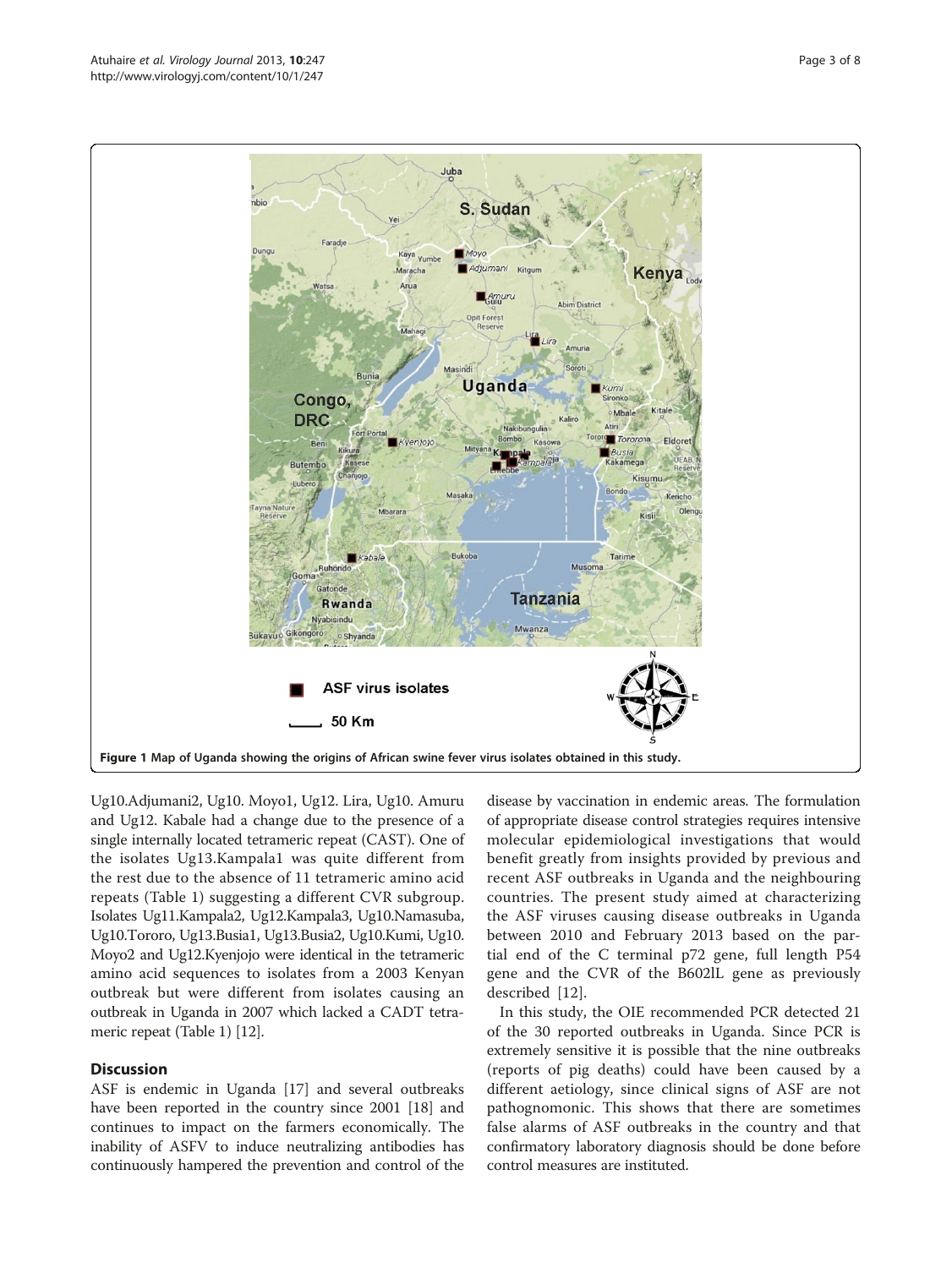<span id="page-3-0"></span>Ken10/KAKFA1 Ken10/Kis028 Ken11/Kia2.1 Ken11/KakSP Ug13.Busia2 Ug13.Busia1 Ug12.Kampala4 Ug12.Kyenjojo Ug10.Amuru Ug12.Wakiso Ug12.Kampala3  $Uq12.Lira$ Ug10.Moyo2 Ug10.Moyo1 99 Ug10.Tororo GENOTYPE IX Ug11.Mpigi Ug10.Adjumani2 Ug11.Kampala2 Ug10.Kumi Ug12.Kabale1 Ug03H.2  $UgO3P.1$ Ug03P.6  $UgO3H.3$ Ug03P.2 UG07.Wak1 UG07.Wak3 UG07.Mukono **UG07.F8** UG07.Wak2 **UG07.F7** UG07.Wak4 – ■ Ug13.Kampala1 MWHOG/3 P72 MWHOG/9 P72  $\overline{95}$  $- Ug64$  $\overline{\mathbf{e}}$ MWHOG/1 P72 **BUR/903** GENOTYPE X  $\overline{\mathsf{BZ}}$ **BUR/90/1** 67 UGA/3/95 **BUR/2/84 BUR/1/84** - MOZ/2001/1 **J** GENOTYPE VIII 97 Con09/PN003 **GENOTYPE I**  $100$ Georgia 2007 MOZ/2002/1  $\overline{95}$ MOZ/2002/2 MOZ-77/98 MOZ-70/98 GENOTYPE II  $96$ TAN/12/Ifakara TAN/11/Ludewa TAN/11/Temeke TAN/10/Tukuyu TAN/11/Chunya  $0.005$ Figure 2 Evolutionary relationships of p72 genotypes: neighbor-joining tree of the p72 gene. The analysis involved 59 nucleotide sequences. The p72 sequences from this study are marked with ■.

Con09/Pk45 Con09/Bzz020 Con09/Abo Ken11/ThikP06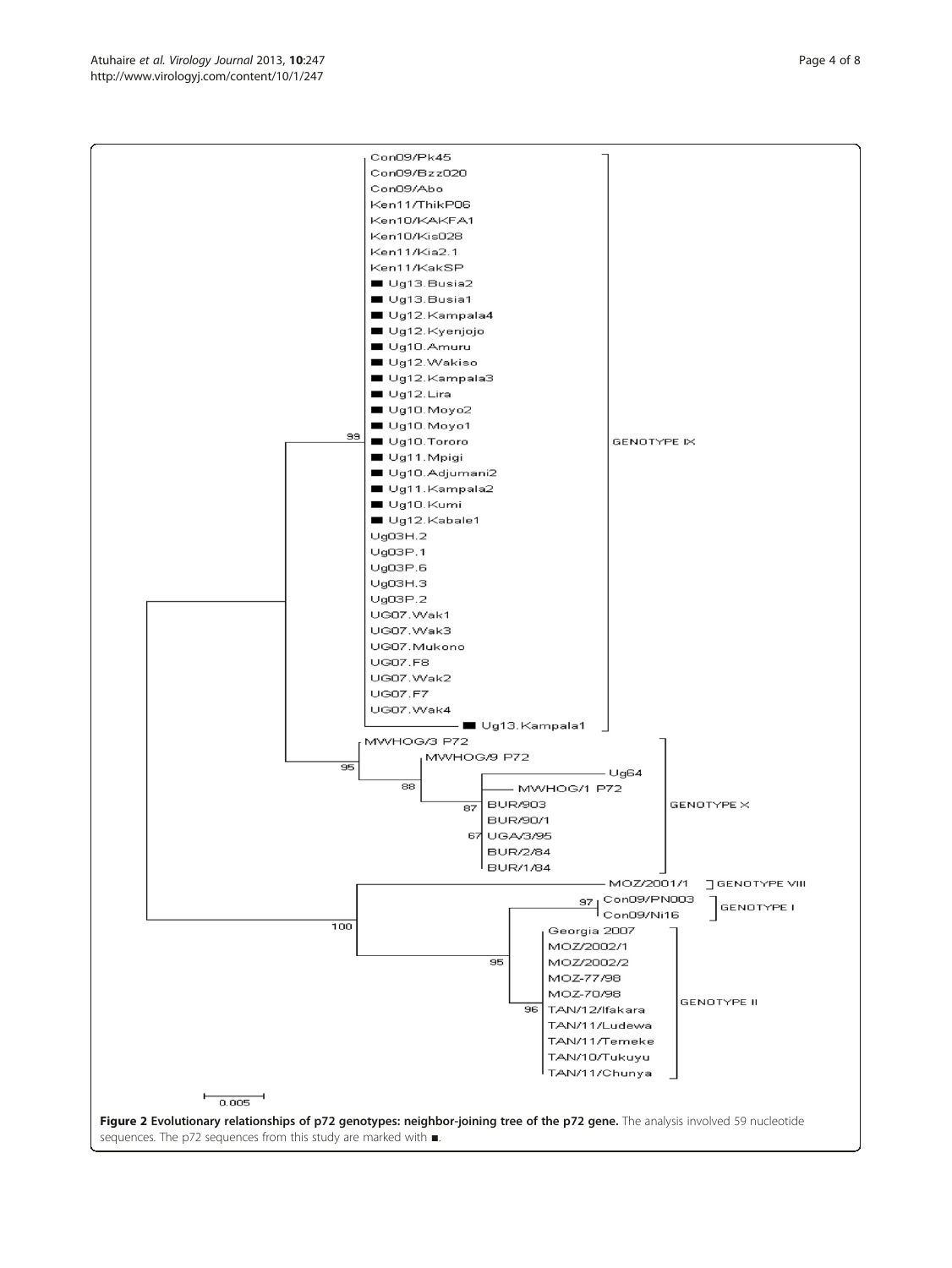$0.01$ Phylogenetic analysis based on the p72 gene grouped

all the Ugandan isolates from this study into genotype IX. Our findings agree with a previous study of ASFV isolates causing outbreaks in Uganda that placed them in genotype IX [[12](#page-7-0)]. Our isolates also cluster with isolates causing outbreaks in Congo in 2009 and in Kenya 2010 and 2011 suggesting that this same genotype is circulating in the three countries. A recent study has assessed the role of cross border pig movements and related them to occurrence of ASF outbreaks in Ugandan districts adjacent to international borders [\[18\]](#page-7-0). Analysis of the full length P54 gene produced similar results obtained using the p72 gene with the current Ugandan isolates clustering with isolates from 2003 and 2007 outbreaks in Uganda, and outbreaks occurring in Kenya between 2010 and 2011 [\[12\]](#page-7-0).

<span id="page-4-0"></span>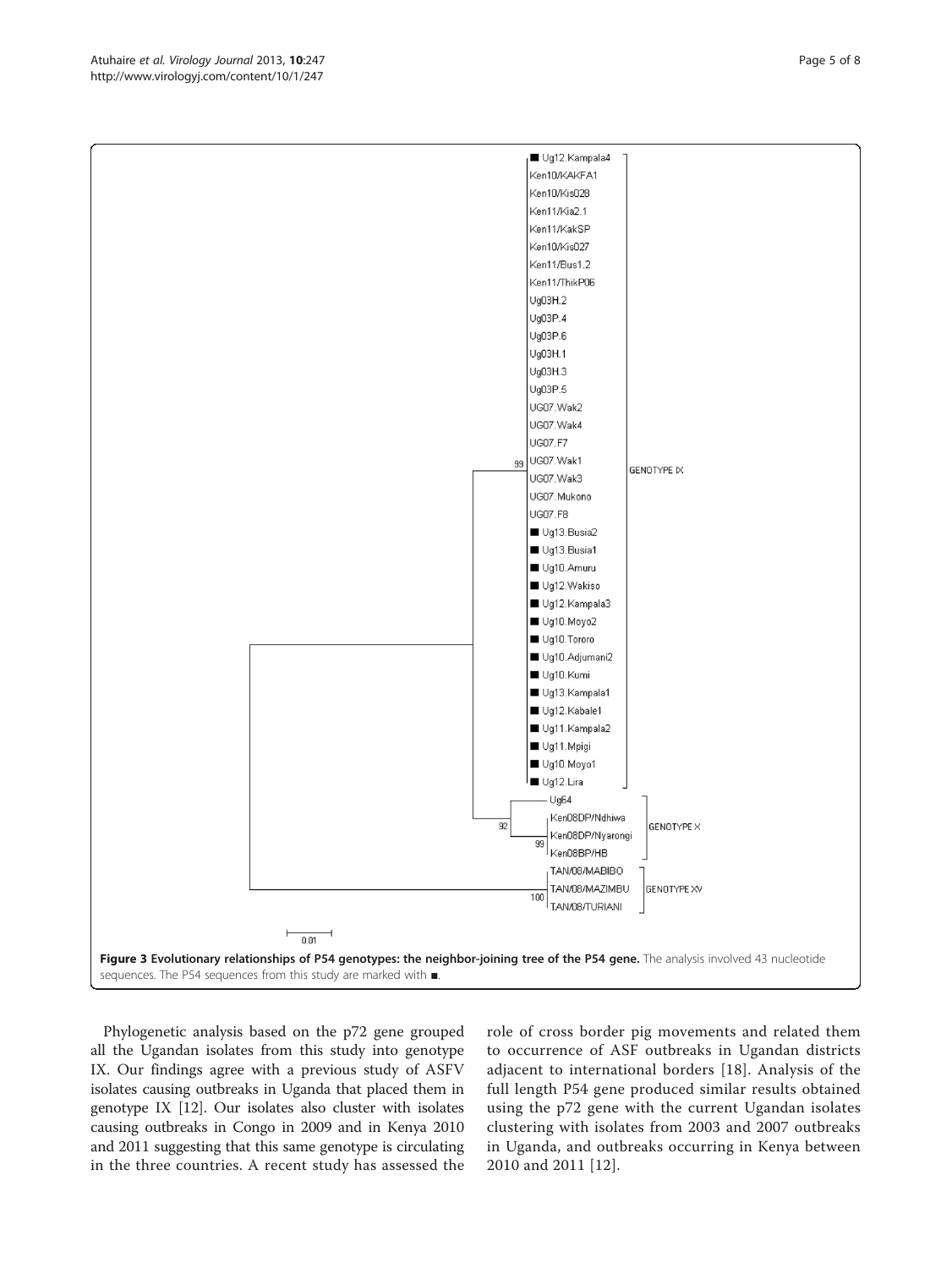<span id="page-5-0"></span>

| Table 1 Amino acid sequence of the tetrameric repeats that constitute the CVR of the B602L gene identified in viruses |  |
|-----------------------------------------------------------------------------------------------------------------------|--|
| belonging to p72 genotype IX                                                                                          |  |

| Isolat          | -15<br>Country<br>Uganda | p72<br>genotype        | <b>CVR</b> amino acid sequence |              | No. of<br>repeats | <b>CVR enBank</b><br>accession no. | Reference  |
|-----------------|--------------------------|------------------------|--------------------------------|--------------|-------------------|------------------------------------|------------|
| Ug13. Kampala1  |                          | IX                     | AAAA-A-                        | -BNABNaBA    | 13                | KC990856                           | This study |
| Ug12. Kampala4  | Uganda                   | IX                     | AAAABNABBNABB                  | aaBBNABNaBA  | 24                | KC990870                           | This study |
| Ug11. Mpigi     | Uganda                   | IX                     | AAAABNABBNABB-                 | aaBBNABNaBA  | 24                | KC990861                           | This study |
| Ug12. Wakiso    | Uganda                   | $\overline{X}$         | AAAABNABBNABB-                 | aaBBNABNaBA  | 24                | KC990867                           | This study |
| Ug10. Adjumani2 | Uganda                   | IX                     | AAAABNABBNABB-                 | -aaBBNABNaBA | 24                | KC990860                           | This study |
| Ug10. Moyo1     | Uganda                   | IX                     | AAAABNABBNABB-                 | aaBBNABNaBA  | 24                | KC990863                           | This study |
| Ug12. Lira      | Uganda                   | $\mathsf{IX}$          | AAAABNABBNABB                  | aaBBNABNaBA  | 24                | KC990865                           | This study |
| Ug10. Amuru     | Uganda                   | IX                     | AAAABNABBNABB-                 | -aaBBNABNaBA | 24                | KC990868                           | This study |
| Ug12. Kabale1   | Uganda                   | $\overline{X}$         | AAAABNABBNABB-                 | aaBBNABNaBA  | 24                | KC990857                           | This study |
| Ug11. Kampala2  | Uganda                   | IX                     | -AAABNABBNABB-                 | -aaBBNABNaBA | 23                | KC990859                           | This study |
| Ug12. Kampala3  | Uganda                   | IX                     | -AAABNABBNABB-                 | -aaBBNABNaBA | 23                | KC990866                           | This study |
| Ug10. Namasuba  | Uganda                   | $\mathsf{IX}$          | -AAABNABBNABB-                 | aaBBNABNaBA  | 23                | KC990873                           | This study |
| Ug10. Tororo    | Uganda                   | $\mathsf{IX}$          | -AAABNABBNABB-                 | -aaBBNABNaBA | 23                | KC990862                           | This study |
| Ug13. Busia1    | Uganda                   | $\mathsf{I}\mathsf{X}$ | -AAABNABBNABB-                 | aaBBNABNaBA  | 23                | KC990871                           | This study |
| Ug13. Busia2    | Uganda                   | $\mathsf{IX}$          | -AAABNABBNABB-                 | -aaBBNABNaBA | 23                | KC990872                           | This study |
| Ug10. Kumi      | Uganda                   | $\mathsf{IX}$          | -AAABNABBNABB-                 | aaBBNABNaBA  | 23                | KC990858                           | This study |
| Ug10. Moyo2     | Uganda                   | $\mathsf{IX}$          | -AAABNABBNABB-                 | aaBBNABNaBA  | 23                | KC990864                           | This study |
| Ug12. Kyenjojo  | Uganda                   | $\overline{X}$         | -AAABNABBNABB-                 | aaBBNABNaBA  | 23                | KC990869                           | This study |
| Ken11/KakSP     | Uganda                   | IX                     | -AAABNABBNABB-                 | aaBBNABNaBA  | 23                | AGC93414.1                         | [11]       |
| Ken11/Kia2.1    | Kenya                    | IX                     | -AAABNABBNABB-                 | -aaBBNABNaBA | 23                | AGC93412.1                         | [11]       |
| Ken10/Kis028    | Kenya                    | $\mathsf{IX}$          | -AAABNABBNABB-                 | -aaBBNABNaBA | 23                | AGC93410.1                         | [11]       |
| Ken10/KAKFA1    | Kenya                    | IX                     | -AAABNABBNABB-                 | aaBBNABNaBA  | 23                | AGC93408.1                         | [11]       |
| Ken11/ThikP06   | Kenya                    | $\mathsf{IX}$          | -AAABNABBNABB-                 | -aaBBNABNaBA | 23                | AGC93413.1                         | [11]       |
| Ken11/Bus1.2    | Kenya                    | $\mathsf{IX}$          | -AAABNABBNABB-                 | aaBBNABNaBA  | 23                | AGC93411.1                         | [11]       |
| Ken10/Kis027    | Kenya                    | $\mathsf{IX}$          | -AAABNABBNABB-                 | -aaBBNABNaBA | 23                | AGC93409.1                         | [11]       |
| UG07. Wak2      | Uganda                   | $\mathsf{IX}$          | -AAABNABBNABB-                 | aa-BNABNaBA  | 22                | ACZ18202.1                         | $[12]$     |
| UG07. Wak4      | Uganda                   | IX                     | -AAABNABBNABB-                 | -aa-BNABNaBA | 22                | ACZ18204.1                         | $[12]$     |
| <b>UG07.F7</b>  | Uganda                   | $\mathsf{I}\mathsf{X}$ | -AAABNABBNABB-                 | -aa-BNABNaBA | 22                | ACZ18206.1                         | $[12]$     |
| UG07. Wak1      | Uganda                   | $\mathsf{IX}$          | -AAABNABBNABB-                 | aa-BNABNaBA  | 22                | ACZ18201.1                         | $[12]$     |
| UG07. Mukono    | Uganda                   | IX                     | -AAABNABBNABB-                 | aa-BNABNaBA  | 22                | ACZ18205.1                         | $[12]$     |
| <b>UG07.F8</b>  | Uganda                   | $\mathsf{IX}$          | -AAABNABBNABB-                 | aa-BNABNaBA  | 22                | ACZ18207.1                         | $[12]$     |
| Uga_95/1        | Uganda                   | $\mathsf{IX}$          | AAABNABBNABBNABBaaBBNABNaBA    |              | 27                | CAJ90783.1                         | $[16]$     |

Key: A, CAST; a, CVST; B, CADT, CADI; N, NVDT. Dashes indicate gaps introduced manually to enable similarities between sequences to be easily visible. The number following the name of the virus isolate indicates the isolation year.

Though p72 and P54 genes are useful for identifying the major ASFV genotypes, higher discrimination of virus isolates enables more detailed dissection of the genotypes for epidemiological analysis and classification. Intra-genotyping resolution by the CVR has been shown to be beneficial for identifying epidemiological links between different outbreaks caused by genotype VIII viruses and is therefore advocated for clarifying viral relationships within homogenous p72 genotypes that are associated with the domestic pig cycles [[19\]](#page-7-0). Therefore, sequences of the CVR characterized by the presence of tetrameric amino acid repeats were generated from the Ugandan isolates.

Three different CVR variants were observed based on the number of tetrameric amino acid repeat sequences (TRS). Isolate Ug13.Kampala1 had 13 TRS meaning it lacked over 11 TRS. Isolates Ug12.Kampala4, Ug11.Mpigi, Ug12. Wakiso, Ug10.Adjumani2, Ug10.Moyo1, Ug12. Lira, Ug10. Amuru and Ug12 had 24 TRS. The third subgroup of the Ugandan isolates Ug11. Kampala2, Ug12.Kampala3, Ug10. Namasuba, Ug10.Tororo, Ug13.Busia1, Ug13.Busia2, Ug10. Kumi, Ug10.Moyo2 and Ug12.Kyenjojo had 23 TRS and these isolates were identical to viruses causing outbreaks in Kenya in 2010 and 2011 suggesting that the same virus is circulating between the two countries. The presence of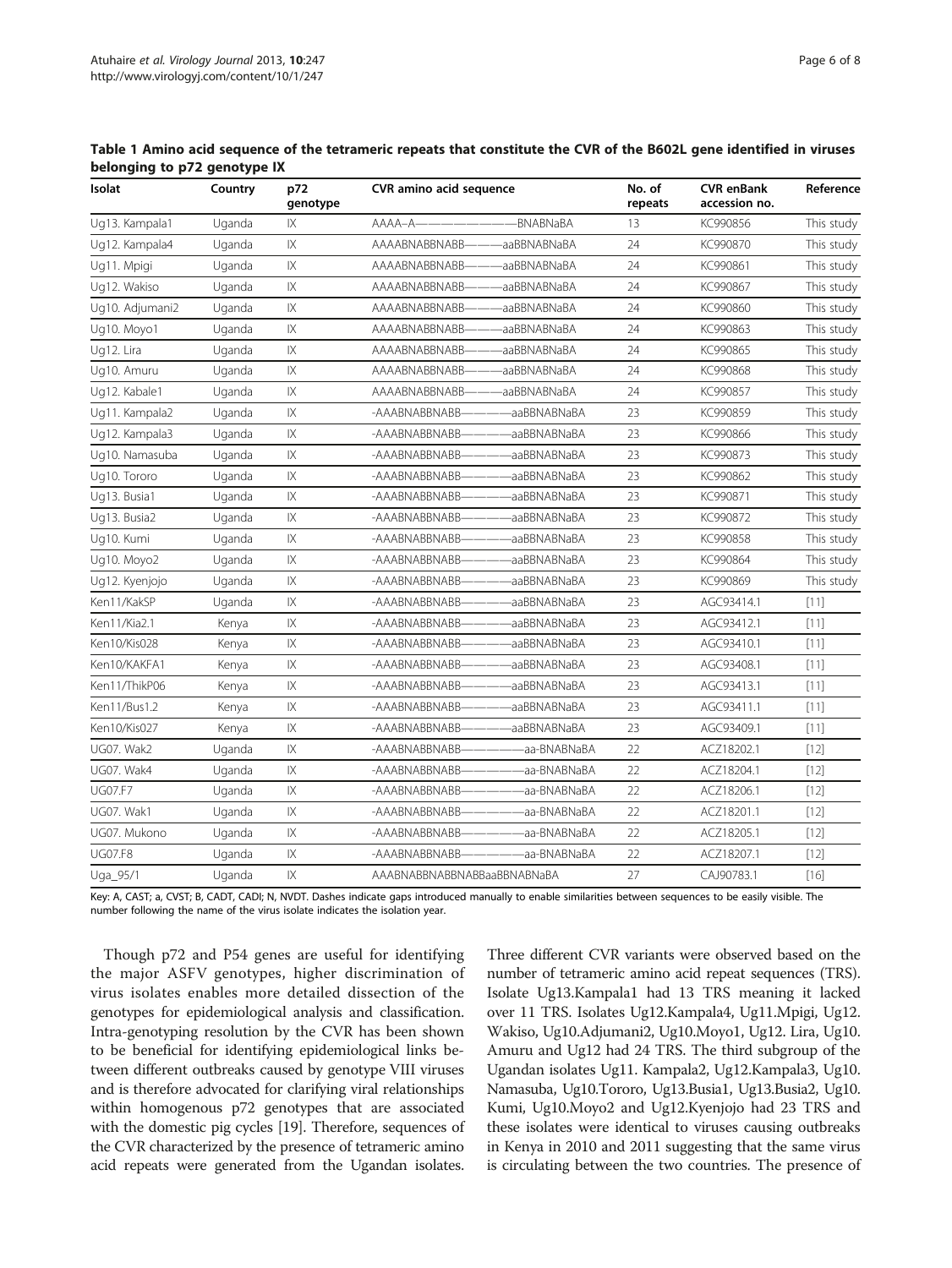<span id="page-6-0"></span>a domestic pig-associated genotype IX causing ASF outbreaks in both Kenya and Uganda and evidence of trans-boundary transmission between these two countries indicates that a regional approach to ASF control would be more efficient. Interestingly, our isolates based on CVR analysis were different from those identified in the 2007 Ugandan outbreaks due to the presence of an extra TRS (CADT). This could be as a result of a minor mutation of the virus circulating in Uganda.

## Conclusion

This is the first study detailing the molecular epidemiology of ASFV from reported outbreaks in domestic pigs from Uganda. Findings suggest that one p72 genotype IX virus is circulating in Uganda and that the same virus has caused outbreaks in Kenya in 2010 and 2011. Three subgroups of ASF viruses were identified based on analysis of the CVR gene. Therefore characterization of viruses causing outbreaks in Uganda and neighbouring countries needs to be carried out on a regular basis in order to ascertain the changes in genotypes and their origins. Additionally detailed studies need to be carried out on ASF virus isolates from the sylvatic cycle in order to assess the role of wild swine and Ornithodorus ticks in the epidemiology of ASF in Uganda.

# Methods

## Study area and virus isolates

Samples (blood and tissues) were collected from pigs in the districts that reported death of pigs in the different regions of Uganda. The pigs were suspected to have died as a result of ASF because of the massive deaths and postmortem findings. A total of 30 samples collected in 30 outbreaks were subjected to an ASF diagnostic PCR out of which 21 tested positive. Virus isolation (VI) was performed using homogenized pooled tissues from the same animal whereas; blood was used for VI for only one isolate Ug12.Kampala4. Three-day-old cultures of primary pig bone marrow cells grown in Earle's medium supplemented with 10% pig serum were used to isolate virus from only the samples that tested positive with diagnostic PCR [[20\]](#page-7-0). Twenty one cell-culture isolates derived from outbreaks in domestic pigs in Uganda (2010–2013) were selected for the p72 sequencing, P54 sequencing and CVR characterization components of this study.

## DNA extraction and genomic amplification

Viral DNA was extracted directly from 200 μl aliquots of blood collected in EDTA tubes or of tissue sample homogenates and virus cultures by using a DNeasy Blood and tissue kit (Qiagen® USA). A 278 bp region corresponding to the central portion of the p72 gene was amplified using the diagnostic primers, primer 1

# (5′-ATGGATACCGAGGGAATAGC-3′) and primer 2 (5′-CTTACCGATGAAAATGATAC-3′) to confirm the presence of ASFV DNA [\[14\]](#page-7-0).

Epidemiological primers which amplify the C-terminal region of the p72 gene (478 bp), p72-U (5′-GGCACAA GTTCGGACATGT-3′) and p72-D (5′-GTACTGTAAC GCAGCACAG-3′) as described previously were used for p72 genotyping [\[6](#page-7-0)]. The complete gene encoding the P54 protein was amplified using the primers PPA722 (5′-CG AAGTGCATGTAATAAACGTC-3′) and PPA89 (5′-TGT AATTTCATTGCGCCACAAC-3′) flanking a 676 bp DNA fragment [[13\]](#page-7-0). The CVR located in the B602L gene was amplified using the primer pairs CVR-FL1 (5′-TCGGC CTGAAGCTCATTAG-3′) and CVR-FL2 (5′-CAGGAAA CTAATGATGTTCC-3′) flanking a variable in size DNA fragment [[7\]](#page-7-0). Conditions for the three PCR assays were as previously described [\[13](#page-7-0)] though the annealing temperature was reduced to 50°C.

#### Nucleotide sequencing and analysis

Amplification products of the expected size were identified against a molecular weight marker, following electrophoresis on a 2% agarose gel. Bands of correct size were excised and purified by means of a Ron's Gel Extraction Kit (BIORON®, Germany) according to manufacturer specifications and sent to Macrogen Europe for sequencing. The sequences obtained were submitted to BLAST (Basic Local Alignment Search Tool) [[8\]](#page-7-0) in order to identify their similarity with sequences obtained from the GenBank. Sequence alignment was performed using CLUSTAL W [[9\]](#page-7-0) with manual adjustments. For phylogenetic analysis, the MEGA 5.0 program [[10\]](#page-7-0) was used to construct neighbour-joining (NJ) trees with 1000 bootstrap replications. The trees were drawn to scale, with branch lengths in the same units as those of the evolutionary distances used to infer the phylogenetic trees. The evolutionary distances were computed using the p-distance method and are in the units of the number of base differences per site. Codon positions included were 1st + 2nd + 3rd + Noncoding. All ambiguous positions were removed for each sequence pair. There were a total of 393 and 597 positions in the final p72 and P54 datasets.

# Additional files

[Additional file 1:](http://www.biomedcentral.com/content/supplementary/1743-422X-10-247-S1.csv) Summary of African swine fever virus isolates from previous studies used in phylogenetic analysis. The file contains a table with African swine fever virus isolates obtained from Data bases, with accession numbers, genotypes and their reference. These were used for phylogenetic analysis with the isolates obtained in this study.

[Additional file 2:](http://www.biomedcentral.com/content/supplementary/1743-422X-10-247-S2.csv) Accession numbers of sequences used to characterize ASFV isolates obtained in this study. The file contains a table with African swine fever virus isolates obtained from this study, year of outbreak, p72 and P54 genotype accession numbers, and the district where ASF outbreak occurred.